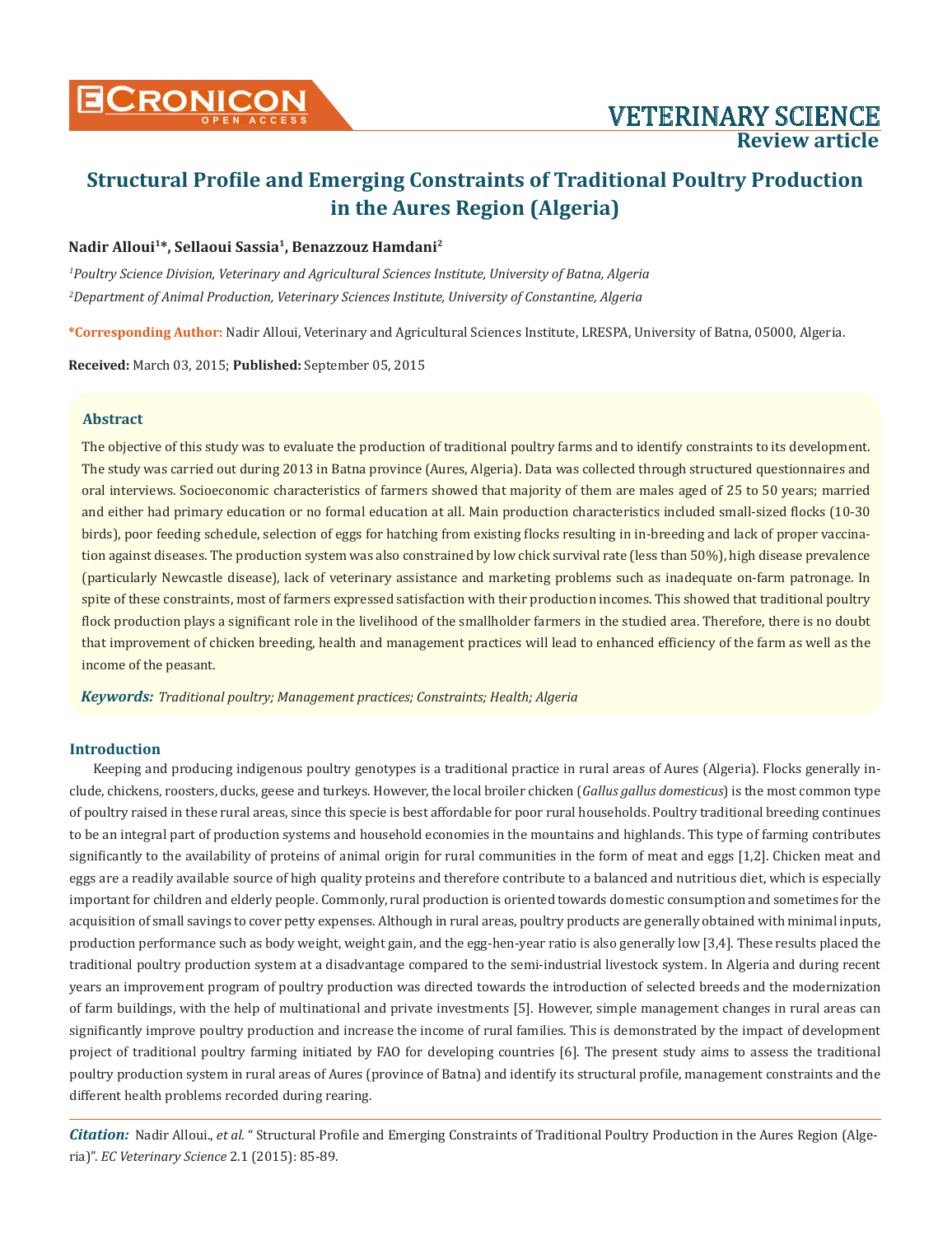### **Materials and Methods**

This study was conducted in the area of El Madher and Fesdis in the province of Batna, Aures region, Algeria. This area is characterized by two distinct seasons, cold and damp during the winter and hot and dry in the summer. The vegetation of this region is mainly represented by oak forests and cedar. The average annual temperature varies between 7 and 40°C, while rainfall between 40 and 120 ml per year. The majority of locals are farmers with main activity of grain farming practice and arboriculture. Most households, in addition to poultry, keep livestock such as sheep, cows, and goats grazing on pasture or rough wasteland.

Data collection was conducted through structured questionnaires that were distributed to farmers, in addition to an oral interview according to the method of Adedeji., *et al*. [7]. A total of sixty-one questionnaires were distributed randomly to local farmers in the study area, practicing traditional poultry farming. Questionnaires approached socio-economic status, livestock management, and preventive measures against avian diseases, as well as age, marital status, education level, and occupation of farmers. Management practices in poultry farms, flocks composition (animal species), size (animal number) and feeds composition were also noted. The data on the animal's health status and the marketing of the product were identified through the oral interview. Data analysis was performed with the use of percentages tables

#### **Results and Discussion**

Socio-economic characteristics of local poultry farmers in the studied area are presented on Table 1. The age distribution shows that farmers in the group of 41-45 years are predominant (31.14%) compared to other age groups. The majority of farmers are men (57.37%) and most of them (60.65%) are married. In addition, farmers whose are essentially full-time farmers represent 62.29% and they were mostly at the level of primary education (32.78%) or without any formal education (37.70%). In terms of livestock management practices (Table 2), approximately 80.32% of farmers indicated absence of constraints in obtaining poultry feed, since their flock sizes are generally small (10-30 birds). The majority of farmers (63.93%) feed their flocks freely by hand and prefer mainly barley (62.29%) compared to other cereals. Feed is distributed once a day (75.40%) and none of the farmers use commercial poultry feeds because of its' high cost. They prefer to rely on household scraps and barley readily available and cheaper. This is not the case in other countries in which farming practices are different than this study [7,8].

| <b>Characteristics</b> | <b>Frequency</b> | Percentages (%) |  |  |
|------------------------|------------------|-----------------|--|--|
| Age range (year)       |                  |                 |  |  |
| $25 - 30$              | 5                | 8.19            |  |  |
| $31 - 35$              | 11               | 18.03           |  |  |
| $36 - 40$              | 16               | 26.22           |  |  |
| $41 - 45$              | 19               | 31.14           |  |  |
| over 46                | 10               | 16.39           |  |  |
| Marital status         |                  |                 |  |  |
| Married                | 37               | 60.65           |  |  |
| Single                 | 15               | 24.59           |  |  |
| Widowed                | 8                | 13.11           |  |  |
| Divorced               | $\mathbf{1}$     | 1.63            |  |  |
| Sex                    |                  |                 |  |  |
| Male                   | 35               | 57.37           |  |  |
| Female                 | 26               | 42.62           |  |  |
| Level of education     |                  |                 |  |  |
| No formal education    | 23               | 37.70           |  |  |
| Primary education      | 20               | 32.78           |  |  |

*Citation:* Nadir Alloui., *et al*. " Structural Profile and Emerging Constraints of Traditional Poultry Production in the Aures Region (Algeria)". *EC Veterinary Science* 2.1 (2015): 85-89.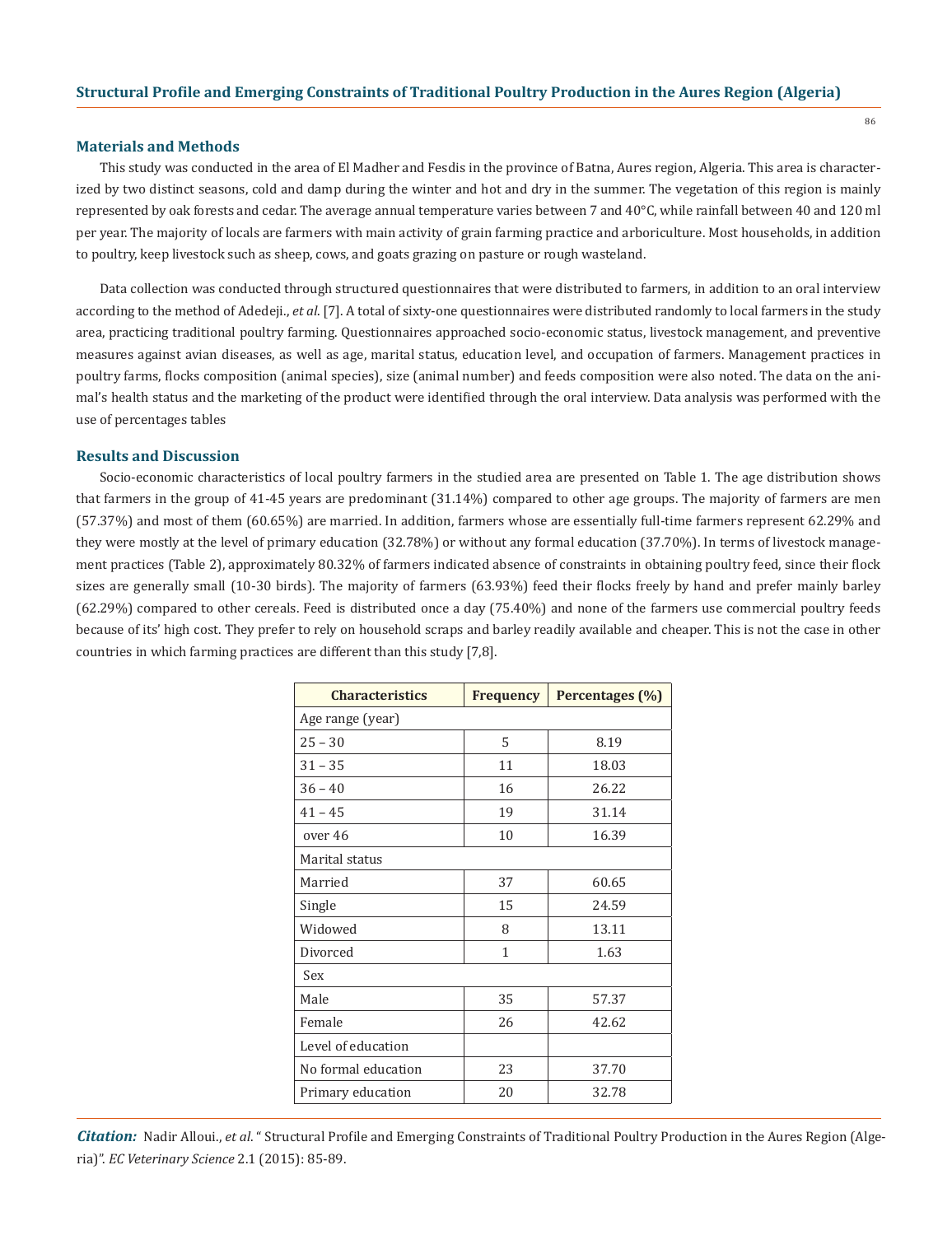| Secondary education      | 14 | 22.95 |  |
|--------------------------|----|-------|--|
| Post secondary education |    | 6.66  |  |
| Occupation               |    |       |  |
| Civil servant            | 14 | 22.95 |  |
| Full time farmer         | 38 | 62.29 |  |
| Other occupations        | q  | 14.75 |  |
|                          |    |       |  |

*Table 1: Characteristics of traditional poultry farmers in the Aures region (n = 61).*

87

| <b>Parameters</b>                 | <b>Frequency</b> | Percentages (%) |  |
|-----------------------------------|------------------|-----------------|--|
| Constraints in getting feed       |                  |                 |  |
| <b>Yes</b>                        | 12               | 19.67           |  |
| N <sub>0</sub>                    | 49               | 80.32           |  |
| Number of eggs/clutch             |                  |                 |  |
| $1 - 5$                           | 8                | 13.11           |  |
| $6 - 10$                          | 29               | 47.54           |  |
| $11 - 15$                         | 19               | 31.14           |  |
| $16 - 20$                         | 5                | 8.19            |  |
| Method of Incubation              |                  |                 |  |
| Natural incubation                | 57               | 93.44           |  |
| Artificial incubation             | 4                | 6.66            |  |
| Hatching and chicken survival (%) |                  |                 |  |
| $0 - 50$                          | 41               | 67.21           |  |
| 50 and above                      | 20               | 32.78           |  |
| Feeding system used               |                  |                 |  |
| By hand                           | 39               | 63.93           |  |
| Bird feeder                       | 15               | 24.59           |  |
| <b>Others</b>                     | 8                | 13.11           |  |
| Feeding/day                       |                  |                 |  |
| Once                              | 46               | 75.40           |  |
| Twice                             | 13               | 21.31           |  |
| Three times                       | 2                | 3.27            |  |
| Type of feed                      |                  |                 |  |
| Wheat                             | 20               | 32.78           |  |
| <b>Barley</b>                     | 38               | 62.29           |  |
| Corn                              | 3                | 4.91            |  |
| Commercial feed                   | $\overline{0}$   | $\overline{0}$  |  |

*Table 2: Management practices in traditional poultry production in the Aures region (n = 61).*

*Citation:* Nadir Alloui., *et al*. " Structural Profile and Emerging Constraints of Traditional Poultry Production in the Aures Region (Algeria)". *EC Veterinary Science* 2.1 (2015): 85-89.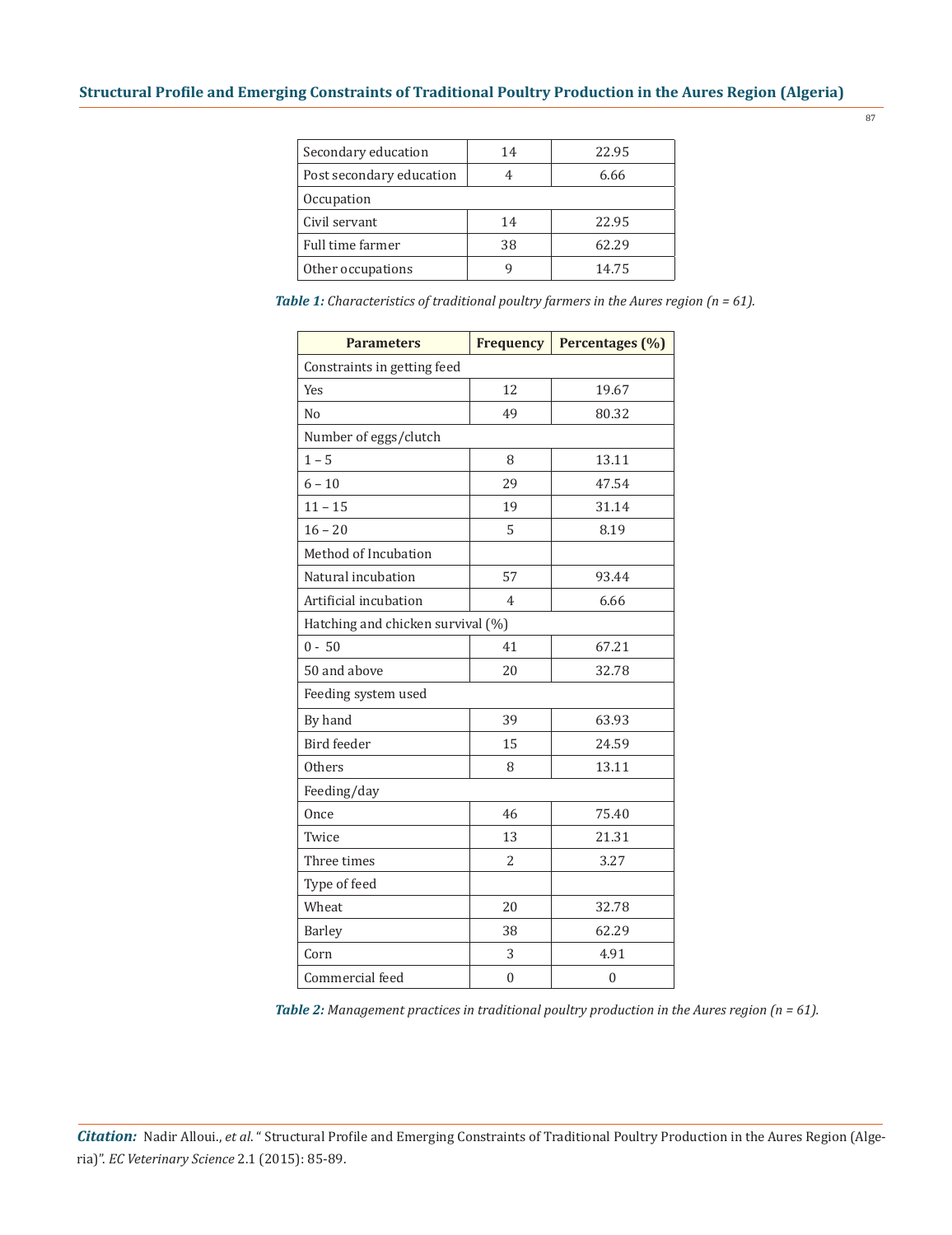### **Structural Profile and Emerging Constraints of Traditional Poultry Production in the Aures Region (Algeria)**

88

During production, the number of eggs laid per clutch ranged from 6-10 eggs (47.54%), although some farmers have reported up clutches of 16-20 eggs (8.19%). In addition, farmers in the study area selected hatching eggs of their flocks at random, 93.44% of them use the natural incubation method and 67.21% of them recorded a hatchability rate less than 50%. Live chicks are lost just after hatching, either because of the weather conditions or diseases. These observations are similar to those reported by Abdelkader., *et al*. [9] and Nurudeen., *et al*. [10].

The analysis of prophylaxis practices (Table 3) shows that 86.88% of farmers do not apply any prevention program against infectious diseases (especially Newcastle disease, infectious bursal disease and coccidiosis) while only 8.19% of them vaccinate their birds and other farmers (3.90%) use only herbs. This method was also observed by, Adedeji., *et al*. [7]. Even among the five farmers who vaccinate their flocks, frequency of vaccination is either once (6.65%) or twice (1.60%) along the production period. Farmers usually report a high incidence of diseases (65.57%) during fall and spring seasons, especially Newcastle disease (63.93%) compared to the other seasons (9.83% for summer and 24.59% for winter). This is compounded by the lack of veterinary assistance (80.80%). During these times of epidemics, most farmers (75.40%) incinerate carcasses of dead birds, 19.67% prefers illegal slaughtering. Only 4.91% of farmers practice self-medication. Prophylaxis practices and constraints such as vaccination frequency and disease prevalence noted in this study are consistent with previous research [3,11]. Concerning the marketing of poultry products (Table 4), 90.16% of farmers prefer to sell their products on the village market place, instead on the farm (9.83%). Despite all the challenges of production and marketing, most farmers (65.57%) expressed satisfaction with the income derived from the local poultry production. For example, in Bangladesh, poultry farmers generated approximately 53% of total family income which is used to buy food, to pay school fees and in house maintenance [12].

| <b>Parameters</b>            | <b>Frequency</b> | Percentages (%) |  |
|------------------------------|------------------|-----------------|--|
| Disease prophylaxis by:      |                  |                 |  |
| Cleaning and disinfection    | 53               | 86.88           |  |
| Vaccination                  | 5                | 8.19            |  |
| Herbs                        | 2                | 3.90            |  |
| Frequency of vaccination     |                  |                 |  |
| Once                         | 4                | 6.65            |  |
| Twice                        | $\mathbf{1}$     | 1.60            |  |
| Period of disease prevalence |                  |                 |  |
| Summer                       | 6                | 9.83            |  |
| Winter                       | 14               | 24.59           |  |
| Others seasons               | 41               | 65.57           |  |
| Common disease               |                  |                 |  |
| Newcastle disease            | 39               | 63.93           |  |
| Gumboro disease              | 15               | 24.59           |  |
| Other                        | 7                | 11.47           |  |
| Fight against diseases       |                  |                 |  |
| By incineration              | 46               | 75.40           |  |
| By illegal slaughtering      | 12               | 19.67           |  |
| Self-medication              | 3                | 4.91            |  |
| Veterinary assistance        |                  |                 |  |
| <b>Yes</b>                   | 12               | 19.67           |  |
| N <sub>o</sub>               | 49               | 80.80           |  |

*Table 3: Health management in traditional poultry production in the Aures region (n = 61).*

*Citation:* Nadir Alloui., *et al*. " Structural Profile and Emerging Constraints of Traditional Poultry Production in the Aures Region (Algeria)". *EC Veterinary Science* 2.1 (2015): 85-89.